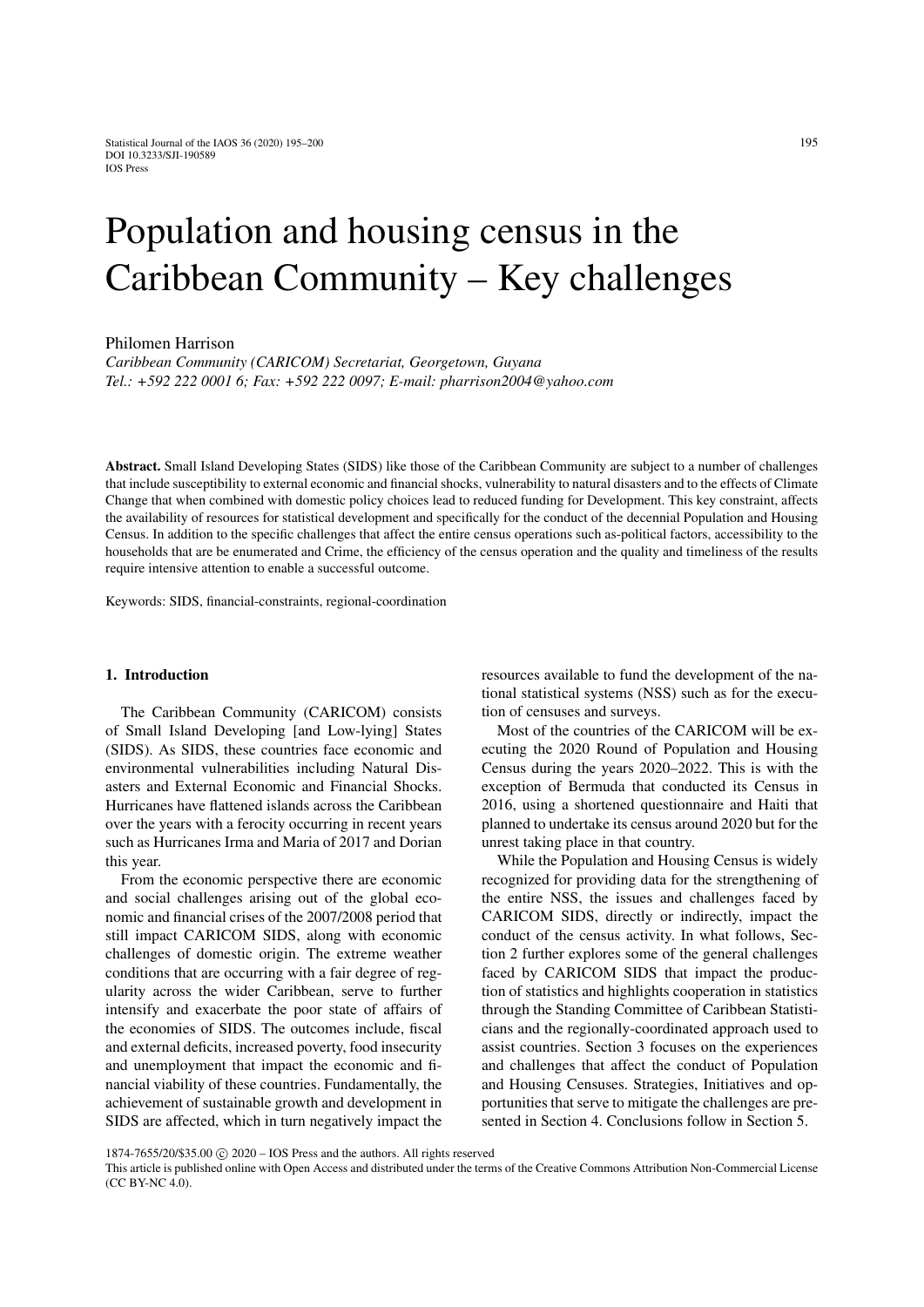# 2. Census taking in CARICOM- the regionally-coordinated approach

Small Island Developing States (SIDS) such as those of CARICOM are developing countries that face unique development challenges due to small size, narrow resource base, high susceptibility to external economic and financial shocks, vulnerability to natural disasters and to other environmental threats such as the effects of climate change. As a consequence, these challenges faced by SIDS impact the growth trajectory of the countries, the levels of living of the population and are manifested through a number of social, economic and environmental problems.

In so far that these issues affect growth and development they also impact domestic funding available for development including statistical development. Difficulties are therefore experienced by National Statistical Offices (NSO) in CARICOM SIDS in implementing updates in international statistical standards and in producing new areas of statistics. Specifically, the conduct of the largest statistical activity a country can undertake, the decennial population and housing census, is impacted, relative to the availability of adequate funds in a timely manner for the intensive preparatory work required at the outset of this exercise, to treat with the complexity of the field enumeration and the processing and analysis and dissemination of the census results.

It has long been recognized in the CARICOM that regional cooperation in statistics of such small countries can assist in bolstering the impact of small size and the other challenges. In this regard, from the commencement of the regional integration agenda in CARICOM in 1974, the important role of statistics was recognized, with the establishment and endorsement of the Standing Committee of Caribbean Statisticians (SCCS) at the Inaugural Meeting of the Conference of Heads of Government of CARICOM. The main objective of the SCCS is to achieve functional cooperation in statistics, specifically, "to foster increased recognition of the importance of adequate statistical services to the countries of the region, to widen the scope and coverage of statistical data collection and to improve the quality, comparability and timeliness of the statistics produced".

Almost, 45 years after the establishment of the SCCS, political support to statistics in CARICOM was again revived, when the 39<sup>th</sup> Regular Meeting of the Conference of Heads of Government (HGC) of the Caribbean Community (CARICOM) endorsed the CARICOM Regional Strategy for the Development of Statistics (RSDS). This endorsement by the 39<sup>th</sup> HGC was preceded at the 38<sup>th</sup> HGC of the approval of the preparation of the CARICOM RSDS. The Action Plan for Statistics in the Caribbean was also endorsed at the 37th HGC in 2016 that reflected the needs of monitoring the 2030 Agenda for Sustainable Development that requires the production of approximately 230+ Sustainable Development Goals (SDG) indicators.

The regionally-coordinated strategy for the 2020 Population and Housing Census is a key aspect of the RSDS, based on the recognition of the census as an integrated statistical programme that is a critical source of data for the production of a wide range of official statistics throughout the NSS.

However, a regionally-coordinated approach to census-taking has been a tradition dating back to the colonial area and specifically among the British colonies in the Caribbean. A major turning point in more intensive census coordination occurred in 1966 when the Commonwealth Caribbean Statisticians met for the first time and established a Census Coordinating Committee that was used for the 1970 Census Round in supporting the efforts of countries. Further, in 1976, the Commonwealth Caribbean Statisticians at their Ninth Meeting recommended that the CARICOM Secretariat and the Community Council of Ministers agree to the following:

- The establishment of a Regional Census Coordinating Committee (RCCC).
- Mandated that the CARICOM Secretariat organize and convene meetings of the RCCC and produce and execute a Regional Census Strategy.

These decisions have been implemented from the 1980 Census Round to the current round of censuses, 2020.

## 3. The CARICOM Statistical System (CSS) – Challenges that impact the census

In CARICOM SIDS, the national statistical systems (NSS) comprise National Statistical Offices (NSOs) of varying sizes and positioning within the hierarchy of the government service and other Producers of Statistics in Ministries, Departments and Agencies (MDAs) of Member States and Associate Members. The CARI-COM Statistical System (CSS) comprises the NSS and the Regional Statistics Programme (RSP) of the CARI-COM Secretariat.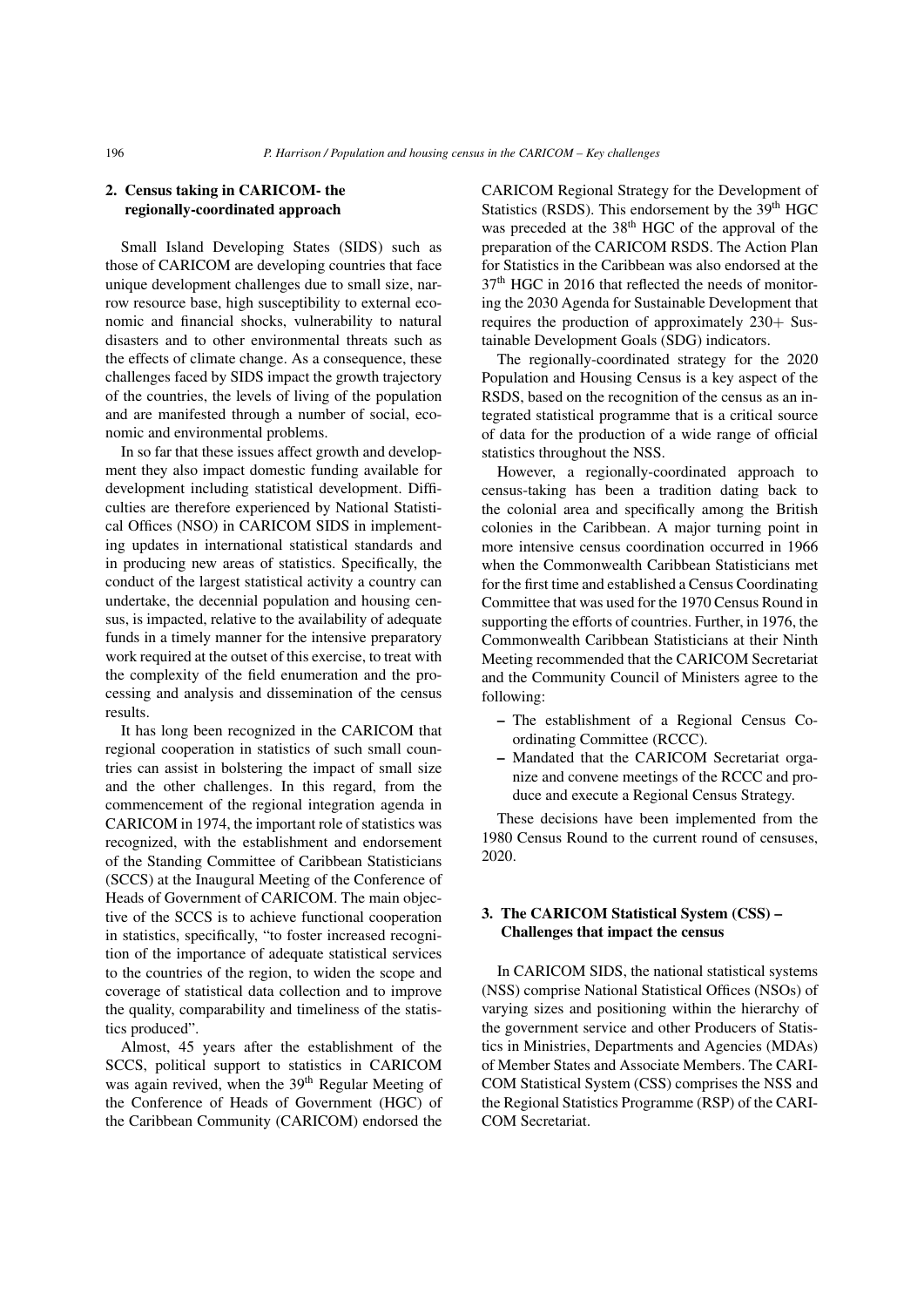Diagnostic assessments have been conducted of the NSOs in 2011/2012 and also in 2016/2017 during the preparation of the CARICOM RSDS. These assessments show that the staff-size of these offices ranged from 5 to 357, with 53 percent having a size of just under 50 and 88 percent being under 110 in the countries responding to the 2011/2012 assessment. For the more recent assessment these figures were not much different, ranging from about 5 to 300 with similar percentages as in 2011/2012.

The NSOs differ in the quantum and quality of statistical outputs and in their capacity to be the coordinator of the NSS. The level of priority given to statistics by governments, reflected in the positioning of the NSOs within the public service, has implications for the funding of the activities they need to inform the social, economic and environmental issues that require measurement.

Like NSSs world over these small offices are facing an ever-increasing demand for statistics including more recently for monitoring the 17 goals and 169 targets of the 2030 Agenda for Sustainable Development comprising some 230+ indicators. In addition, the monitoring of the SIDS Accelerated Modalities of Action, the Samoa Pathway must also be undertaken by CARICOM SIDS as well as the flagship regional integration framework – the CARICOM Single Market and Economy (CSME).

In effect, these small NSOs are faced with the need to measure an increasing number of phenomena in a timely and more urgent manner than ever before.

A critical activity undertaken by the NSOs is the Population and Housing Census which is one of the core integrated programmes that permeates the production of statistics in the entire NSS, such as, the building of sampling frames for surveys, the conduct of an agricultural census, computation of indicators that inform economic, gender, social, environmental and information communication technology statistics and the very important area of demographic statistics and analysis.

Key challenges of the NSOs that impact the Census as well as other statistical activities include:

- 1. *Financial constraints*: Inadequate financial resources that impact the entire NSO, inclusive of the ability to provide for basic elements such as staffing and accommodation. Generally there is great reliance on national or regionally funded projects from International Development Partners (IDPs).
- 2. *Outdated organisational structure* dating back to the 1970s for some countries, that has not kept

pace with the expanding demand for statistics, and the lack of capacity, based on the outdated staff structure, required to move into new areas of statistics and to coordinate the NSS.

- 3. *Outdated statistics legislation* that dates back to the immediate post-colonial/independence period for some countries – appropriate statistics legislation is a key enabling factor that impacts the operations of the NSO and its ability to effectively coordinate the national statistical system. This issue is generally now being addressed through an IDB-funded project output that produced a CARICOM Model Statistics Bill that is being used by countries to update their Statistics Acts.
- 4. *An IT infrastructure in need of upgrading* to provide state-of the art applications and equipment that can yield increased efficiency in statistics production and dissemination, the ability to tap into new and non-traditional data sources and specifically to promote the use and analysis of the wide range of data and topics obtained from the Census;
- 5. *Low ratio of professional to non-professional staff* : experts in the fields of sampling, gender and seasoned demographic experts are getting rare in CARICOM countries. Training in demography was undertaken in the past, but advanced level and continuous training are required to better equip the NSOs in this area. The skill sets of the NSOs should also reflect data scientists required to navigate and make sense of big data sources.
- 6. Over reliance on *short-term delegated authority staff* in contrast to appointment of permanent staff on the establishment. Staff under delegated authority are temporary contract staff that can be appointed by the Director of Statistics for shortterm activities.
- 7. *Inadequate* accommodation. In the case of one NSO it had to vacate its main accommodation due to issues pertaining to health and safety of the building. Many of the staff could not be housed in the remaining building of the NSO (a former census office) and were at home for a long period. However, there has been some measure of improvement in accommodation in some of the NSOs in recent years.

Despite the above key challenges the NSOs continue to produce data and to undertake the Census exercise when these are due. In this regard, the census being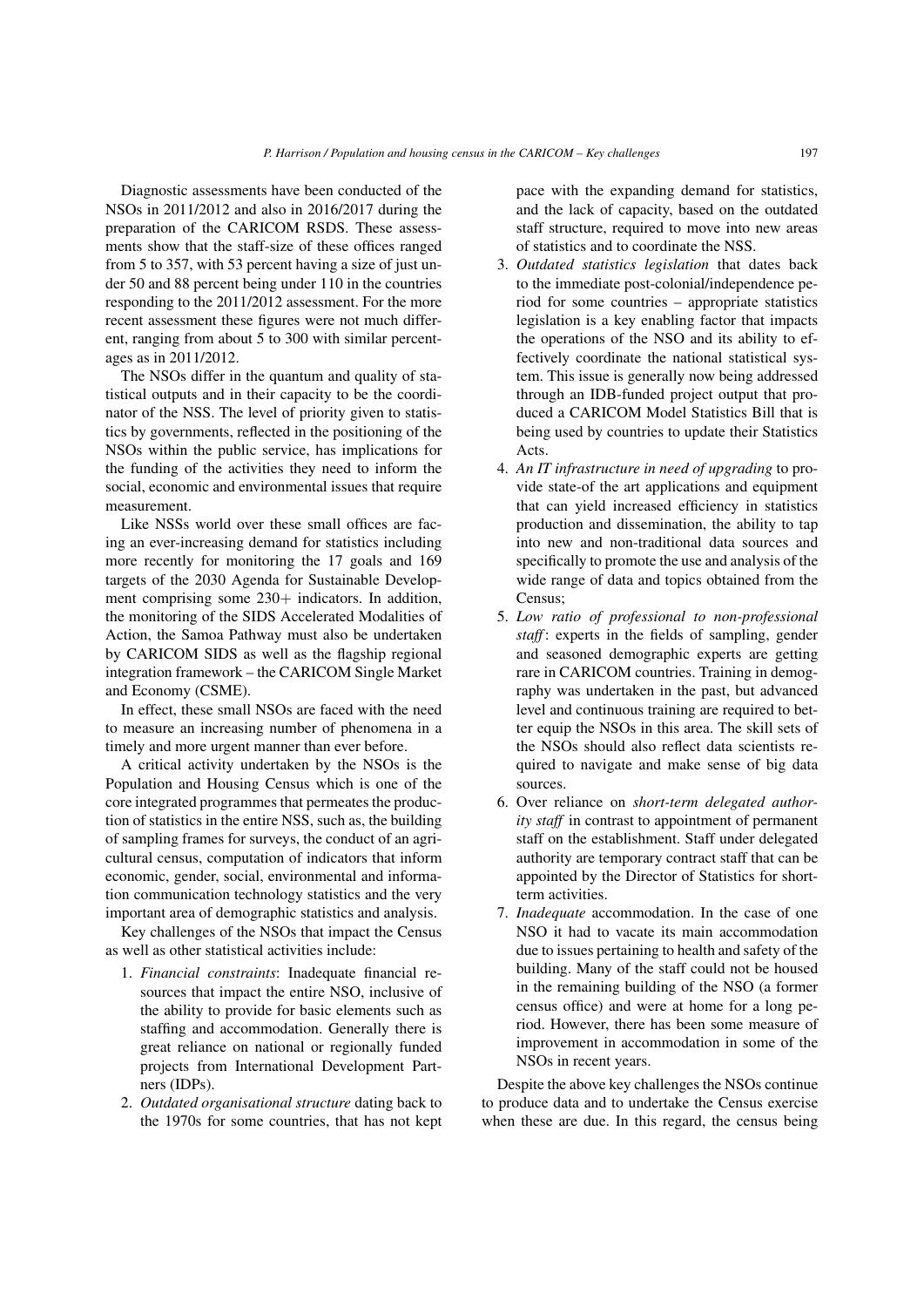such a large and complex exercise and given the level of statistical development of CARICOM countries including the statistical culture of the population, there are a number of specific challenges that are manifested during the conduct of the Census. These challenges are discussed in what follows.

## *3.1. Political factors*

Political factors were identified as impediments to the conduct of past censuses to varying degrees across countries. These factors are normally manifested through changes in support to the NSOS with changes in governments over the inter-censal period. Lack of cooperation of political parties that were formerly in power and are not in power during the census hampers the coverage of the census. Relative to the budgetary process, delays and difficulties in the transferring of funds from the budget divisions of the Government for census activities impact the efficiency of the census process and the timeliness of dissemination of the results. However budgetary challenges may be independent of the politics in some cases.

An additional challenge under political factors, is that of the political directorate sending persons for employment as enumerators and supervisors that are not qualified and who cannot be trained to function in these positions.

There have also be instances when the NSO has planned and scheduled the census operation and the Government then calls a general election which has led to the postponement of the Census.

### *3.2. Problems of access*

Remote areas, gated communities and special population groups are some issues under this area. Access to households in remote areas to undertake enumeration poses a number of challenges. One of the key issues mentioned was the issue of transportation to undertake the interview in remote areas. This issue also posed a risk relative to the safety of the enumerator in these remote areas.

Additionally, in countries like Suriname and Guyana that contain, what is known as "interior" regions, which are parts of the country that are very remote, special arrangements have to be made to access these regions, which may include use of a plane or a boat along with miles of walking to reach these population groups. This enumeration in the interior must also be done before the rainy season else the paths are impassable. Adverse climatic condition is therefore a factor that negatively impact access for enumeration.

Related to access is the issue of the transient nature of the population in the interior, including indigenous groups and gold-miners who are difficult to locate.

Ensuring safety of the interviewers in areas that are difficult to access and the issue of insufficient daylight hours are also features related to access to households for census-taking.

Forested areas where immigrant or undocumented population may be found also pose difficulty in terms of access.

Countries that comprise other islands also experience difficulties relative to access to the islands to enumerate the households. On the one hand, it could be the issue of physical access and on the other the issue of lack of access to the high-income population on some of these islands.

The challenge of gaining access to gated communities also arises. Residents of these gated communities are often suspicious of persons from outside their communities and do not give access to be enumerated. This issue is also related to that of crime.

There is also a challenge of enumerating the nonsheltered population that are not found in housing units. In some cases there are mental health issues that render enumeration impossible.

## *3.3. Crime prone areas*

In many countries there is a problem with crime that impacts the census relative to enumerators not being able to access highly volatile areas that have a high degree of crime and gang warfare. It is not safe for the enumerators that are not resident in these areas to enter.

The flip side is that there are instances where criminal elements outfitted with census precepts pretend to be enumerators and gain entry to households for the purposes of criminal acts. This challenge impacts coverage including in gated communities mentioned earlier since there is tremendous suspicion of the enumerators.

### *3.4. Other challenges*

This item is a "catch-all" for a number of other challenges that are specific to the region. The ability to have an appropriate organisational structure for the census is a key issue for SIDs. It is linked to the issue of having the budget for the census available in a timely manner or at all. The availability of persons that can func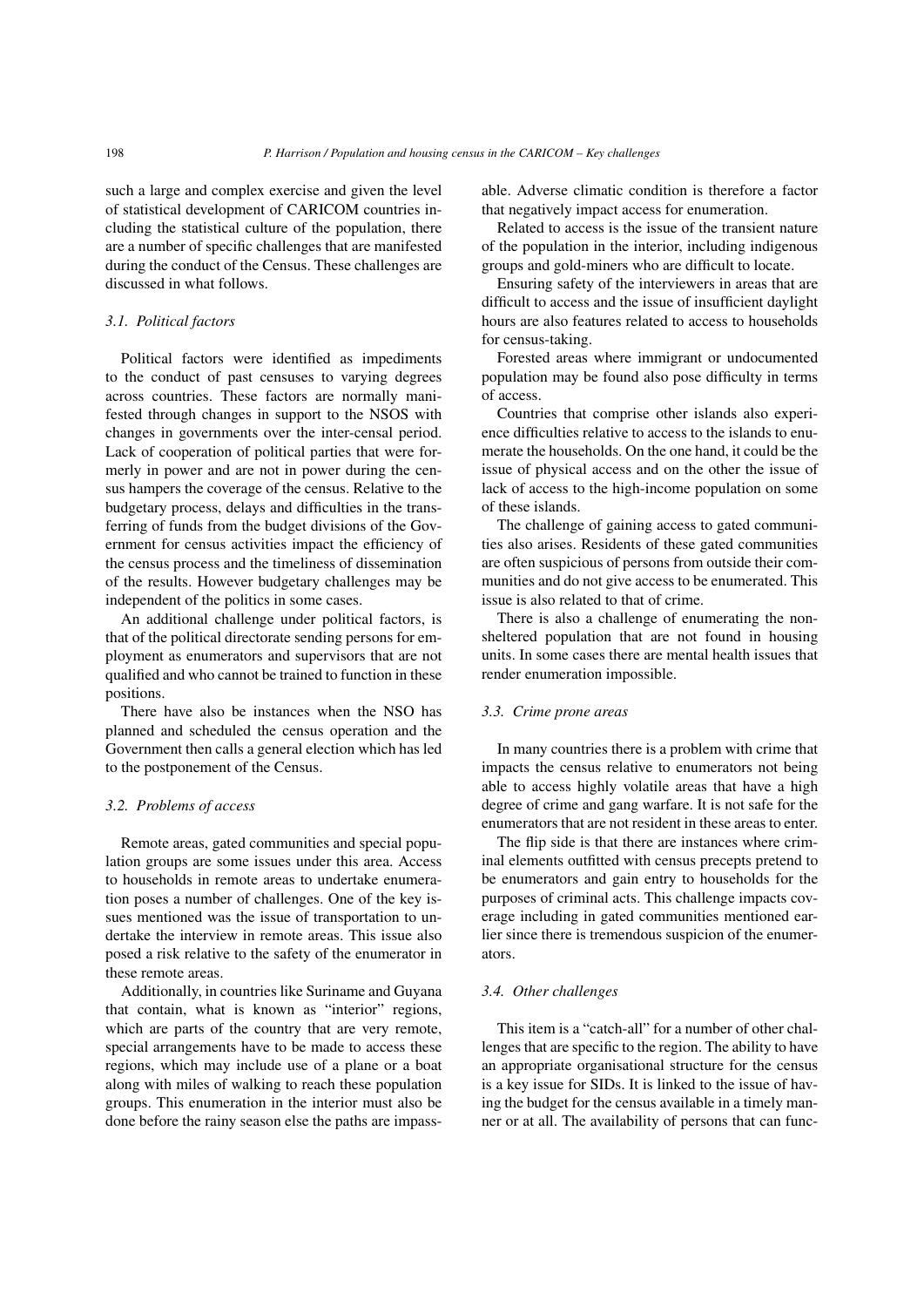tion as enumerators, supervisors is also an issue which is often linked to political factors as mentioned earlier since persons that are ill-suited to the undertaking may be sent by the politicians for employment.

Training is another critical issue and is often reflected in the inability of recruits to read and understand the manuals, maps, census documents, a general lack of commitment of these persons and illegible handwriting.

The above are some of the key specific issues which in addition to the broader issues that impact SIDS relative to its overall statistical development, directly affect the census undertaking impacting the quality and coverage of the data.

#### 4. Strategies applied to mitigate challenges

At a meeting of census experts in 2000 held in Jamaica, under the regionally-coordinated census strategy for that census round, a number of challenges were identified and good practices were discussed and outlined to circumvent these challenges. Evidently, issues such as the lack of finance which impact the census budget, the unwillingness of sub-populations to respond may prove to be more intractable to circumvent than some of the other challenges. Additionally, the annual Regional Census Coordinating Committee meetings for the 2010 census round and the Census Symposium of 2014 provided additional information on the challenges and strategies used during the last census round. Among the strategies used to enable the conduct of enumeration were the following:

- 1. Strategy to treat with lack of access due to transportation: To overcome the transportation difficulties faced by interviewers in accessing remote areas the initiatives included: the utilization of official vehicles owned by the National Statistical Office to transport the interviewers to the remote areas; provision of additional funds to enable them to cover their transportation costs and employing supervisors that owned vehicles to assist in transporting the interviewers to remote areas.
- 2. Strategy to gain access to remote interior regions of countries: In countries like Guyana and Suriname that as mentioned earlier have vast remote areas known as the "interior", there was a reliance on ferries, the chartering of boats and planes (as well as use of commercial planes), use of "all-terrain vehicles" and lengthy walking to reach some of these interior regions.
- 3. General Strategy used in some remote regions: The construction of camp sites for field staff in remote regions was also a strategy undertaken to gain access to remote areas.
- 4. Strategy to access transient sub-populations: Accessing transient sub-populations entailed recruiting persons from the community to work as guides and to assist in locating these subpopulations or undertaking a fly-over at least two weeks before enumeration to confirm the location of these transient population groups.
- 5. Strategy to access gated communities: Access to Gated Communities was dealt with at the initial planning stages through making contact to trusted residents from these areas to obtain information that may allow access to these communities. There was increased publicity to inform community members on the importance of the Census. Profiles were prepared of the area using information from the past census. Contact was also made with the residents through property managers of these communities or through various associations to which they may belong such as private sector/commerce associations. It was also necessary to make appointments in advance of any such visits to these communities.
- 6. Crime-Prone Areas: For Crime-Prone Areas, persons that were residents in these areas were used as interviewers. In the case of one NSO, there were persons that were employed at that NSO who were from a specific community and they were able to canvass the households. The NSO was also advised in this case not to use the police service or other security details to accompany the interviewers or to have them (police/security) be seen in the vicinity of the places being enumerated.
- 7. Approach to "Community Leaders": The NSO also approached "community-leaders" in these crime-prone areas to "obtain permission" from them to proceed with enumeration. Without this step it would not have been possible to proceed with enumeration.
- 8. Use of Team of interviewers with police protection: For some crime prone areas, it was possible to use teams of interviewers to undertake the interviews. Unlike for the strategy listed earlier, it was possible to have police protection for some crime-prone areas.
- 9. Political Factors: The strategy was to ensure that all political parties and all stakeholders are in-